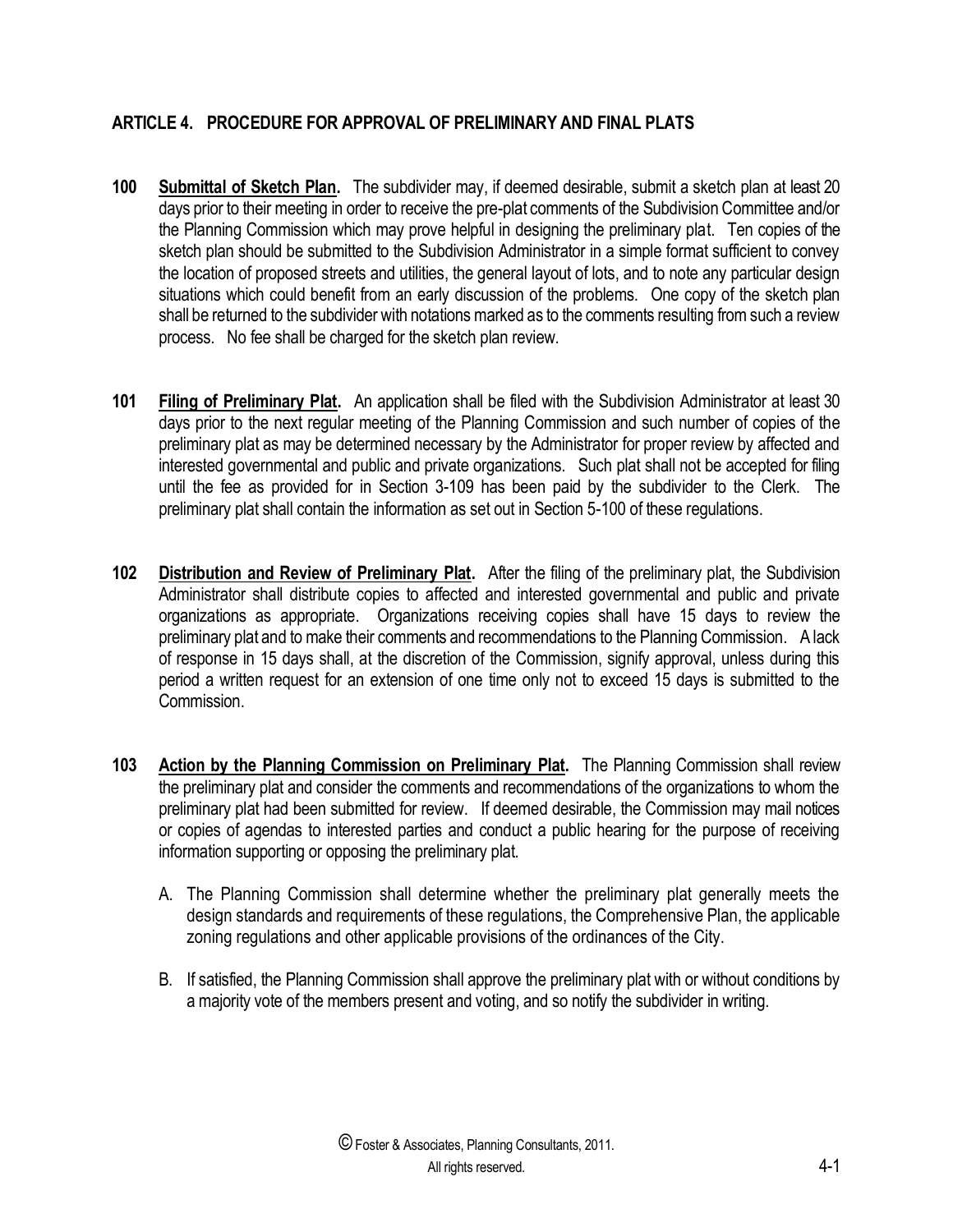- C. If the Planning Commission determines that the preliminary plat does not satisfy the foregoing conditions, it may suggest modifications so as to satisfy such conditions and in such event:
	- 1. The subdivider may amend the preliminary plat so as to incorporate such modifications and resubmit the plat to the Commission, which shall then grant its approval if such amendments satisfactorily incorporate the suggested modifications; or
	- 2. The subdivider may reject the suggested modifications or, within the time allowed for Commission action, may refrain from taking any action thereon. In either event, the preliminary plat shall be deemed to have been disapproved and the Commission shall thereupon furnish the subdivider with a written statement setting forth the reasons for disapproval of the preliminary plat.
- D. If the Planning Commission determines that the preliminary plat does not satisfy the conditions of these regulations and that modifications would be too extensive or impractical, it shall disapprove the preliminary plat and immediately notify the subdivider in writing of its action, all within 60 days.
- **104 Failure of Planning Commission to Act on Preliminary Plat.** If the Planning Commission fails to approve or disapprove a preliminary plat within 60 days after the date such plat is filed with the Subdivision Administrator or from the date the subdivider has filed the last item of required data, whichever date is later, then such preliminary plat shall be deemed to have been approved, unless the subdivider shall have consented in writing to extend or waive such time limitation.

## **105 Effect of Approval of Preliminary Plat.**

- A. Approval of the preliminary plat shall not constitute approval of the subdivision by the Planning Commission, but shall signify in general the acceptability of the proposed subdivision.
- B. Such approval shall be considered permission to submit the final plat accompanied by the information required by Section 5-101R.
- C. Such approval shall be effective for no more than 12 months from the date approval was granted, unless, upon application from the subdivider, the Planning Commission grants an extension of time beyond such period. If a final plat for the entire subdivision or a unit thereof has not been filed with the Subdivision Administrator within such period, or any extensions granted thereto, the preliminary plat must be resubmitted to the Commission as if such plat had never been approved, except that no additional fee shall be charged for such resubmittal if there are no substantive changes from the previous preliminary plat approval.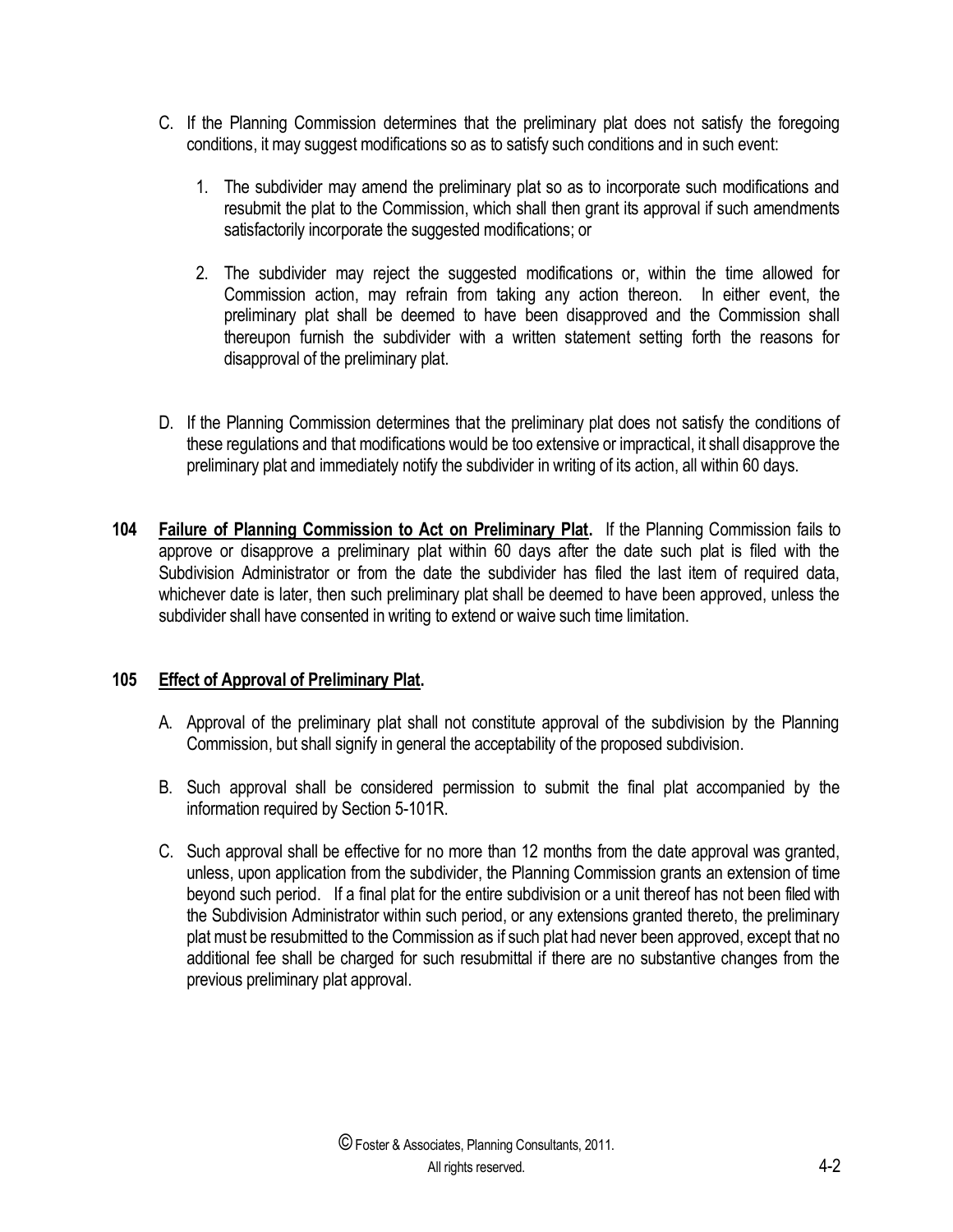- **106 Filing of Final Plat.** An application for final plat approval, together with a sufficient number of copies as determined by the Subdivision Administrator for proper review, shall be filed with the Administrator at least 20 days prior to the next regular meeting of the Commission and within 12 months after the date that the preliminary plat has been approved. The Administrator shall transmit the final plat to the Commission and to other affected and interested governmental and public and private organizations as desirable for any further recommendations. The final plat shall contain the information as set out in Section 5-101 of these regulations. An application for a replat approval is processed in the same manner as a final plat. (See Section 2-102 for definition of a REPLAT under the heading of PLAT.)
- **107 Planning Commission Action on the Final Plat.** The Planning Commission shall, within 60 days after the first meeting of the Commission following the date that the plat with all required data is filed with the Subdivision Administrator, review and approve the final plat by a majority vote of the members present and voting if:
	- A. It is substantially the same as the approved preliminary plat; or
	- B. There has been compliance with all conditions which may have been attached to the approval of the preliminary plat; and
	- C. It complies with all of the provisions contained in these regulations and of other applicable regulations or laws.
- **108 Failure of Planning Commission to Act on Final Plat.** If the Planning Commission fails to approve or disapprove the final plat within the 60 days designated by state law for its consideration as stated in Section 4-107, it shall be deemed to have been approved and a certificate shall be issued by the Secretary upon demand, unless the subdivider shall have consented in writing to extend or waive such time limitation. (See K.S.A. 12-752[b].)
- **109 Submittal to Governing Body of Final Plat.** Before a final plat is recorded, it shall be submitted to the Governing Body for its acceptance of dedications for street rights of way and other public ways, drainage and utility easements, and any land dedicated for public use and accompanied by guarantees for the installation of required improvements according to Section 7-104.
- **110 Governing Body Action on Final Plat.** The Governing Body shall either accept or not accept the dedication of any land for public purposes by a majority vote within 30 days after the first meeting of the Governing Body following the date of the submission of the plat to the Clerk. The Governing Body may defer action for an additional 30 days for the purpose of allowing for modifications to comply with the requirements established by the Governing Body. If the Governing Body defers action on the plat or declines to accept the dedications thereto, it shall advise the Planning Commission and the subdivider in writing of the reasons therefor. Acceptance of the dedications on the plat shall be shown over the signature of the Mayor and attested to by the Clerk.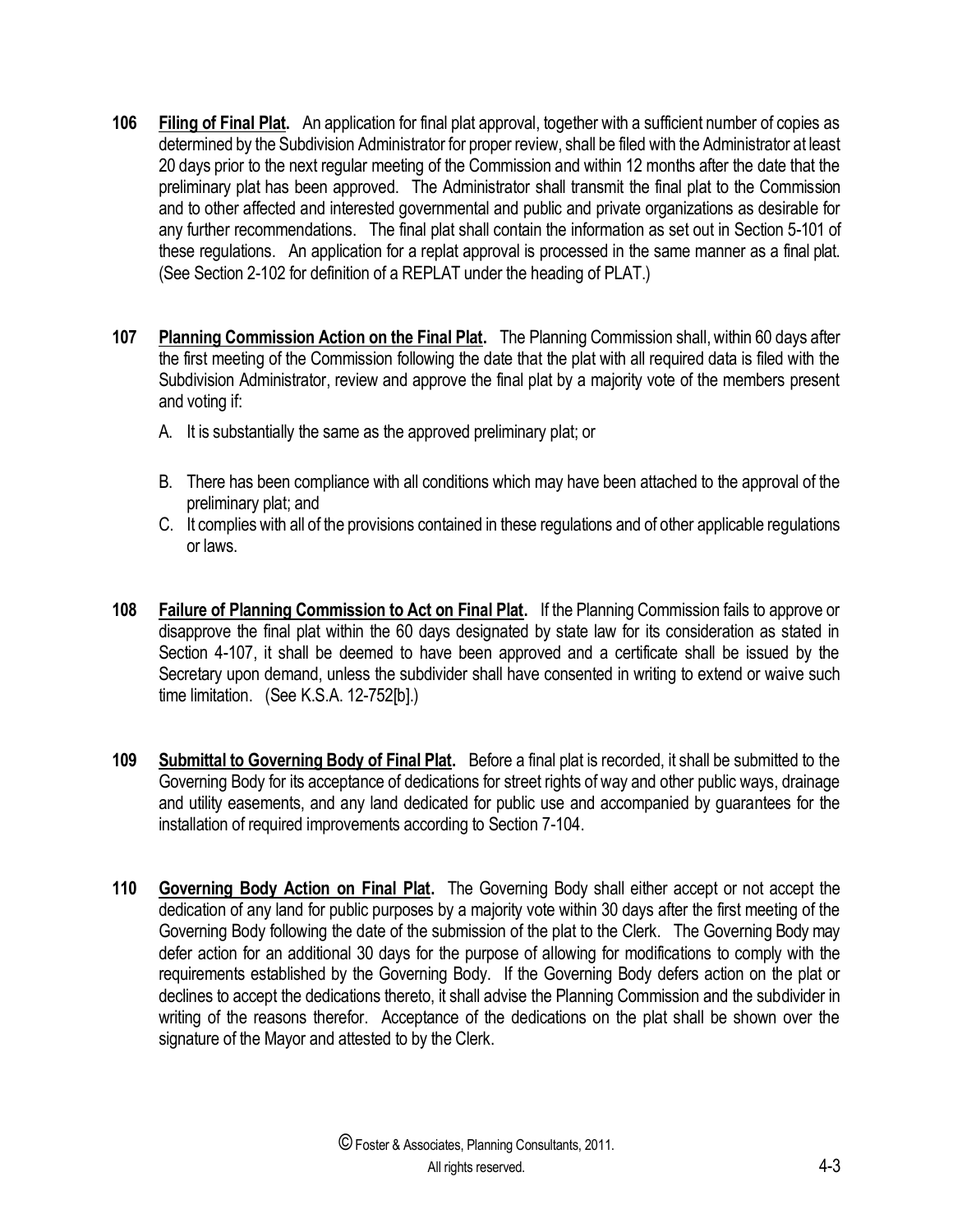- **111 Acceptance of Dedications by County.** All final plats outside the City shall also be submitted by the subdivider to the appropriate County official for presentation to the Board of County Commissioners for their acceptance of dedications for street rights of way and other public ways, drainage and utility easements, and any land dedicated for public use and accompanied by guarantees for the installation of required improvements according to Section 7-104.
- **112 Recording of Final Plat.** The final plat with all required signatures and in the exact form as accepted by the Governing Body shall be recorded by the subdivider with the County Register of Deeds. The subdivider shall pay the recording fee and any outstanding real estate taxes and special assessments. Approval of the final plat by the Planning Commission and acceptance by the Governing Body shall be null and void if (1) the plat is not acceptable for recording in the office of the Register of Deeds; or (2) is not recorded within 60 days after final acceptance by the Governing Body; or (3) is not recorded within 15 days after final acceptance by the applicable County Governing Body under the preconstruction procedures of Section 7-104C. The subdivider shall submit to the Subdivision Administrator such number of copies of the recorded plat as is necessary for record keeping purposes of the City and other affected governmental agencies as well as a DWG or DXF file. (See Section 5-101R1 for title report and Section 10-100C for Vacation of Unrecorded Plat.)
- **113 Unit Developments.** The foregoing provisions of these regulations to the contrary notwithstanding, an approved preliminary plat may be submitted for final approval in separate geographic units rather than as a whole, provided the following conditions are met:
	- A. Each unit of a plat of subdivision shall contain an area of sufficient size based on physical conditions and ability to install improvements economically.
	- B. The approval of the Planning Commission as to the feasibility of such development, in separate units, including the feasibility of the proposed sequence of development, shall be secured.
	- C. A final plat of at least one unit shall be filed within 12 months from the date of approval of the preliminary plat, and final plats of all such units shall be filed within five years from the date that the preliminary plat was approved. The Planning Commission on application of the subdivider, may, from time to time, grant extensions of time within which to submit such final plats, provided that each such extension shall be for no more than one year.
	- D. All steps required for the approval of final plats, including the recording thereof, shall be adhered to with respect to each unit so submitted.
	- E. A replat of all or a portion of a recorded final plat may be submitted at any time.